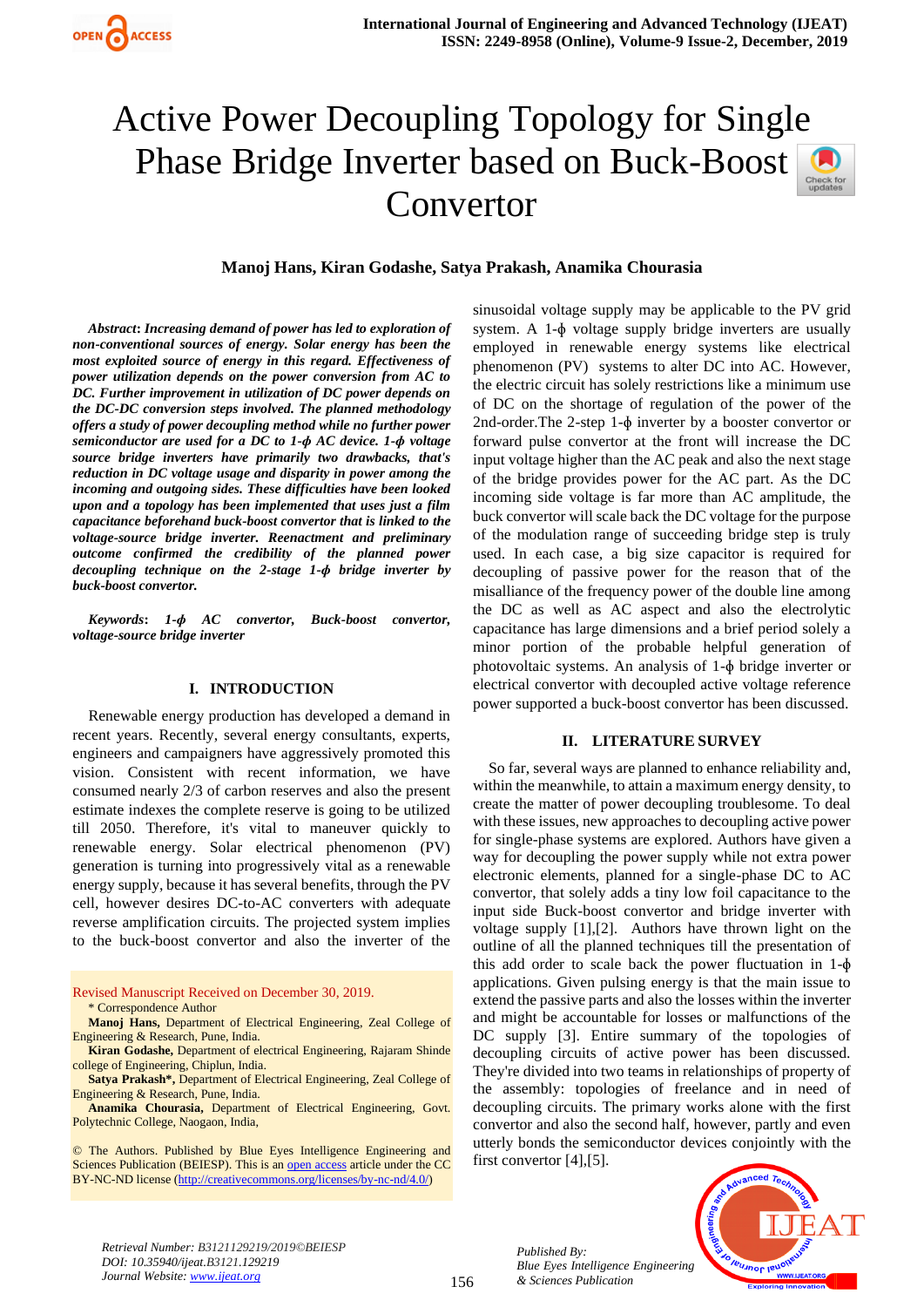Authors have presented a replacement micro inverter methodology for 1-ɸ photovoltaic systems linked to the grid. Also propose a topology ready to remove dispersion current in a very common method, sitting an excellent challenge in PV inverters while not transformers. A new circuit arrangement associated with control theme for a 1-ɸ inverter has been discussed [6-8]. A brand-new methodology for decoupling real power employing a 6-switch 1-ɸ inverter methodology has been proposed. A tiny low film capacitor is employed as a pulsing energy damper on the AC side, that not solely advances dependability however conjointly efficiency [9]. A methodology has been proposed for a (PWM) rectifier that may get each the sine wave current on the AC section as decoupling of the ripple on the DC section while not using extra switches [10],[11]. Authors have mentioned a fresh technique of configuring and controlling the circuit for power factor improvement of a 1-ɸ convertor from AC to DC and a decoupling function of power pulse [12],[13]. Authors have presented a technique decoupling of power supported a 3-port DC / DC / AC convertor and 4 DC switches of micro-network. The planned methodology has 3 boundaries that may be linked to DC power, to the capacitance and to the AC power source [14][15]. Authors have discussed the configuration for a 1-ɸ voltage inverter while decoupling the power supply. It's sometimes necessary for the electrical converter linked to a 1-ɸ network to show off the power wave at doubly the line frequency [16], [17].

## **III. PROPOSED METHODOLOGY**

The authors have projected a fresh decoupling topology for active power. A 3rd limb, an energy storing capacitance and a leveling inductor is included in the circuit. This scheme combines the benefits of maximum energy storage potency and bandwidth of small control requirements. The paper give a comprehensive summary of the event of 1-ɸ power convertor methodologies that support decoupling techniques. The benefits and drawbacks of every topology were conferred and compared with those of its predecessors, highlight the essential logic within the development of topologies. Authors have discussed a convertor that demonstrate nonstop conductivity manner likewise as reduced turn off switching losses as a result of switching topology that uses Lr-Cr resonance within the secondary circuit. Paper describes the reduction strategies for the energy loading/storing capacitance for the 1-ɸ rectifier and connectivity of same with the grid has been discussed.

# **A. Traditional 1-ɸ Bridge type Inverter with Big Size Capacitor:**

In this topology the conventional technique has been analysed for a reference in order to implement the improvements. In the figure 1 the methodologies of the traditional 1-ɸ bridge inverter using boost convertor or step-up convertor is displayed. The pulsating power elements on the DC input, on the intermediate circuit and on the AC output of the traditional inverter are displayed in Figure 2. Maximum of the 2nd-order pulsating power element should be soaked by the middle circuit capacitance; however, the middle circuit capacitance has similar oscillation percentage of voltage as the DC input. In order to decrease the power pulse from the DC incoming supply, it is necessary to put a big size electrolytic capacitor Ce on the DC input or the DC

link to reduce voltage oscillations and soaking of the pulsating power (ripple).

Considering that the planning constraint for the oscillation of the incoming DC voltage has to be smaller than  $\pm 2$  which the 2nd-order pulsating power provided through the DC supply (photovoltaic module or batteries) is a smaller amount than 5%. The variation of the intermediate circuit voltage should even be smaller amount than  $\pm$  2 and therefore the residual 95% of the pulsating power is provided to the intermediate circuit capacitance Ce. Therefore, it's attainable to calculate the minimum capacity of the middle circuit.



**Fig.1. 1-ɸ bridge type inverter with: (a) buck-boost convertor; (b) boost convertor.**





#### **B. 1-ɸ Bridge Inverter with Decoupling Capacitor**

The overview discusses few circuits of active power decoupling attached to traditional methodologies to send 2nd- order ripple power from the foremost power way to capacitors of small thin film, however the extra power electronics have raised prices as well as power loss. To take care of this problem, in Fig. 4 a projected 1-ɸ bridge inverter through active power decoupling built on the buck- boost converter is given that adds solely a small thin film decoupling capacitance to the start-end buck-boost convertor. With corresponding triggering signals, if the buck-boost convertor is functioned, then the current of the inductor is often constant and therefore the relationship among the voltage of the DC-link  $v_{\text{link}}$  and therefore the voltage of the input side DC that is  $V_{dc}$  given by:





*Retrieval Number: B3121129219/2019©BEIESP DOI: 10.35940/ijeat.B3121.129219 Journal Website[: www.ijeat.org](http://www.ijeat.org/)*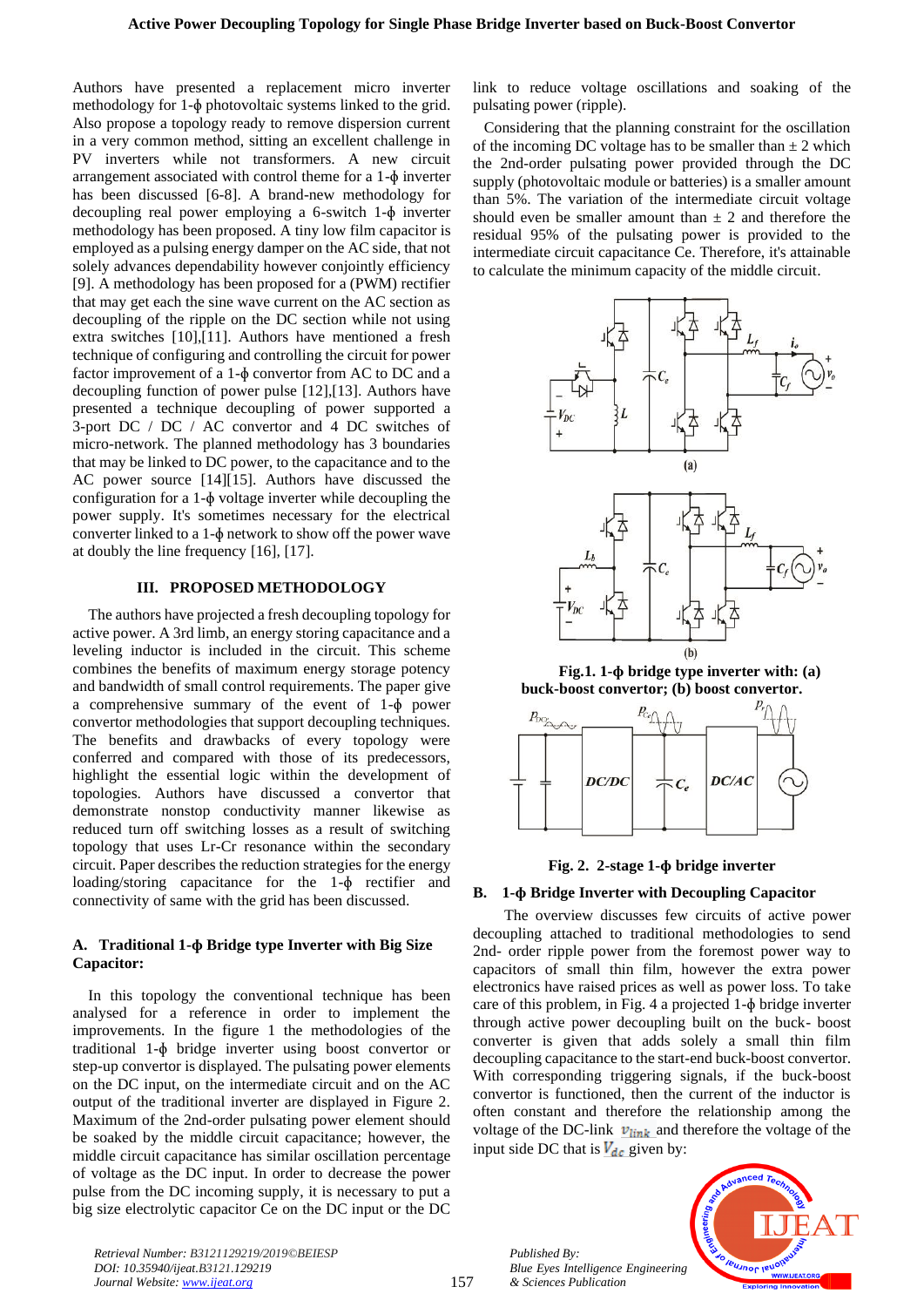

$$
v_{\text{link}} = \frac{d_c}{1 - d_c} \cdot V_{dc} \tag{1}
$$

Here,  $d_e$  is corresponds to switch  $S_{c_1}$  duty cycle and therefore in Figure 3 polarities are given.



**Fig. 3. Bridge inverter built on buck-boost convertor.**

Then the voltage of capacitor  $C_d$  that is  $v_{c_d}$  is given by:

$$
v_{c_d} = V_{dc} + v_{link} = \frac{1}{1 - d_c} V_{dc} \tag{2}
$$

Thus, the voltage of the capacitor  $C_d$  will be measured as a double frequency polarized DC wave and therefore DC offset is employed to manage the voltage of intermediate circuit rather than unused as within the methodologies specified above.

#### **C. Active Power Decoupling Principle**

Conferring to the compensation principle of the ripple power given in Figure 4, the pulsating power element of the scheme is more examined. Considering AC input the voltage  $v_0$ , the current  $i_0$ , the instant power  $p_0$  and assuming the system is functioning at power factor unity, i.e.  $cos\varphi = 1$ , the current flowing through the  $C_f$  may be written as:

$$
i_{C_f} = C_f \cdot \frac{dv_0}{dt} = I_{C_f} \cdot \cos(\omega t) \tag{3}
$$

Therefore  $v_0 = v_{grid}$  is that the voltage of AC load,  $I_{c_f} = \omega C_f V_0$  is that the max current of filter capacitance. At that moment, the instantaneous power soaked through the  $C_f$ will be:

$$
p_{c_f} = v_0 i_{c_f} = V_0 I_{c_f} \cdot \sin(2\omega t) \tag{4}
$$

After this it will be seen that the 2nd-order pulsating power derives from each the AC load and also the filter capacitance. To send the 2nd -order pulsating power to the decoupling capacitance  $\mathcal{C}_{d}$ , the film capacitance voltage  $v_{cd}$  ought to be controlled in a way that the instantaneous power  $P_{\text{C}_{d}}$  soaked by film capacitor  $C_d$  will be:

$$
p_{c_d} = P_0 \cdot \cos(2\omega t + \varphi) - P_{c_f} \cdot \sin(2\omega t) \tag{5}
$$

Where 
$$
P_0 = V_0 I_0
$$
 &  $P_{c_f} = V_0 I_{c_f}$ 

Conferring to equation (3), the voltage of the decoupling capacitance  $v_{C_d}$  is often bigger than the incoming side DC voltage  $V_{dc}$ . To soak up the 2nd-order ripple power, the voltage of decoupling capacitance  $V_{dc}$  is actually a DC polarized wave that oscillates at a dual line frequency just like the green wave shape in Figure 4 which has a DC shift  $V_d$ may be a 2nd-order element  $V_{C_{AC}} \cdot \sin(2\omega t + \theta)$ . Therefore, the power, energy and voltage equations for the capacitor  $C_d$  are stated as follows:

*Retrieval Number: B3121129219/2019©BEIESP DOI: 10.35940/ijeat.B3121.129219 Journal Website[: www.ijeat.org](http://www.ijeat.org/)*

$$
v_{cd}(t) = V_d + V_{c_{AC}} \cdot \sin(2\omega t + \theta) \tag{6}
$$

$$
E_{cd}(t) = \frac{1}{2} C_d V_d^2 + C_d V_d V_{c_{AC}} sin(2\omega t + \theta) +
$$
  
\n
$$
\frac{1}{4} C_d V_{c_{AC}}^2 (1 - cos(4\omega t + 2\theta))
$$
  
\n
$$
p_{cd}(t) = 2\omega C_d V_d V_{c_{AC}} \cdot cos(2\omega t + \theta) + \omega C_d V_{c_{AC}}^2.
$$
  
\n
$$
sin(4\omega t + 2\theta)
$$
 (7)

(8)

The ripple element for the 2nd-order of  $P_{\text{Cd}}(t)$  are often utilized to delete the 2nd-order ripple element on the AC side, however at identical time a 4th-order ripple element is additionally introduced, as revealed in (9). To eliminate the 4th-order ripple element, the decoupling capacitance voltage is taken as:

$$
v_{cd} = V_d + v_{c_{AC}} v_{cd} = V_d + v_{c_{AC}} \tag{9}
$$

Where  $v_{\text{C}_{AC}}$  is that the AC element of  $v_{\text{C}_{AC}}$  and might contain totally different harmonics rather than a straightforward 2nd-order. The extra AC element  $v_{c_{AC}}$  is calculated as:

$$
v_{c_{AC}} = -V_d + \sqrt{V_d^2 + \frac{v_{O I_O}}{\omega c_d} \cdot \sin(2\omega t + \varphi) + \frac{c_f}{c_d} V_0^2 \cdot \cos(2\omega t)}
$$
(10)

Therefore, the decoupling capacitor's reference voltage is considered as:

$$
v_{cd}^* = \sqrt{V_d^2 + \frac{v_0 I_0}{\omega c_d} \cdot \sin(2\omega t + \varphi) + \frac{c_f}{c_d} V_0^2 \cdot \cos(2\omega t)}
$$
\n(11)

It may be seen that the voltage of the decoupling capacitance is that the root of a 2nd order DC polarized harmonic and not simply polarized DC wave that varies double the amplitude and therefore the frequency of the voltage is reciprocally proportional to the decoupling capacitance  $C_d$ . In different words, the decoupling capacitance comprises a maximum voltage variation with reduced capability and maybe mentioned in additional detail within the next segment for element construction. The forward-facing boost convertor duty cycle  $d_c$  taken as reference may be written as:

$$
d_{\mathcal{C}}^* = \frac{v_{\mathcal{C}d}^* - v_{\mathcal{C}d}}{v_{\mathcal{C}d}^*} \tag{12}
$$

The peak 2nd-order ripple power corresponds to the DC power  $P_{DC}$  utilizing the unity power factor. To fully eliminate the 2nd-order ripple, the decoupling capability should be planned as follows:

$$
C_d = \frac{P_{DC}}{2\omega V_d V_{C_{AC}}}
$$
\n(13)

Where  $P_{DC}$  corresponds to average DC power, indicates the DC counterpoise or the average voltage of capacitance and is the entity of the fluctuation of the capacitance voltage.

> *Published By: Blue Eyes Intelligence Engineering & Sciences Publication*

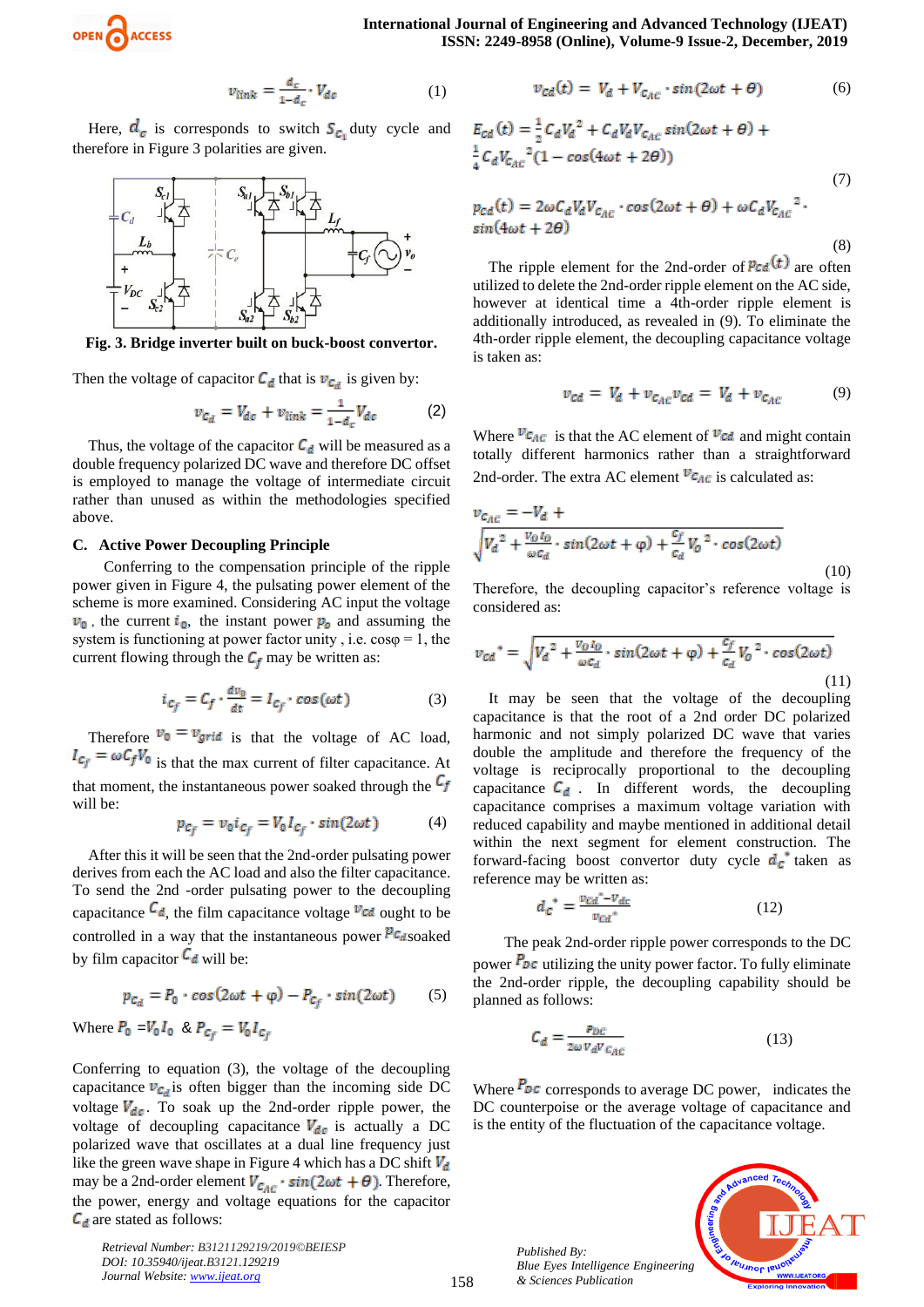At mounted power, the capability of decoupling is reciprocally proportional to compensation of the DC and therefore the capacitance swell voltage. Figure 4 shows the connection between oscillation of the decoupling capacitance voltage and therefore the decoupling capability below the nominal power of 400 W. With a DC incoming side voltage of 100 V and an output side voltage of 110 rms, the middle circuit voltage is about 220 V. Therefore, the DC compensation for the inverter topology decoupling capacitance in Figure 4 is ready to 120 V, whereas the topology projected in Figure 4 ought to be set to 320 V. So, it's shown in Figure 5 that the capacitance decoupling capacitor within the projected method encompasses a lot of lower capability as compared to decoupling capacitance in Figure 5 with a similar voltage fluctuation.

The inductance of buck-boost is employed for power handover among the DC supply and the load at the output. Within the stable state, the charging of energy in buck-boost inductor is dissipated nearly either in capacitor or to the load throughout every switching cycle. The inductor current wave is constant as well as bipolar because of the two-way process. The ripple in the current  $\Delta I$  is obtained as follows:

$$
\Delta I = \frac{v_{DC}}{I} d_c T_s \tag{14}
$$

In this case, the switching duration and also the inversely proportional of the switching frequency f\_s, that is 10 kHz. The inductance is meant in such way that  $\Delta I$  is a smaller amount than 30 A to sidestep saturation of the inductance and peak voltage. Figure 4 shows the link between the ripple of the inductor current and also the increase in inductance with a distinct rate of increase of the investment. The inductance is reciprocally proportional to the ripple of current of the inductor and additionally the ratio of buck-boost is of minor importance for the slightest inductance of buck-boost once there is high ripple.



**capacitor and decoupling capacitance.**



**Fig. 5. Relationship among current ripple in the inductor and inductance of the buck-boost.**

#### **IV. HARDWARE IMPLEMENTATION**

The below figure shows the experimental setup of the proposed single-phase bridge inverter with power decoupling based on buck-boost converter.





**Fig. 6. Hardware of the projected 1-ɸ bridge inverter.**

#### **V. RESULTS & DISCUSSION**

The MATLAB simulation software package is employed to simulate the 1-ɸ bridge inverter by active power decoupling supported the buck-boost converter. In an inverter arrangement with electric battery supply with a DC incoming side voltage of 30 V, the resistive load at the output incorporates a maximum AC output side voltage of 100 V.

The foremost vital parameters are listed in Table 1. The outcomes of the simulation are given in Figure 7.

*& Sciences Publication* 

*Published By:*



*Retrieval Number: B3121129219/2019©BEIESP DOI: 10.35940/ijeat.B3121.129219 Journal Website[: www.ijeat.org](http://www.ijeat.org/)*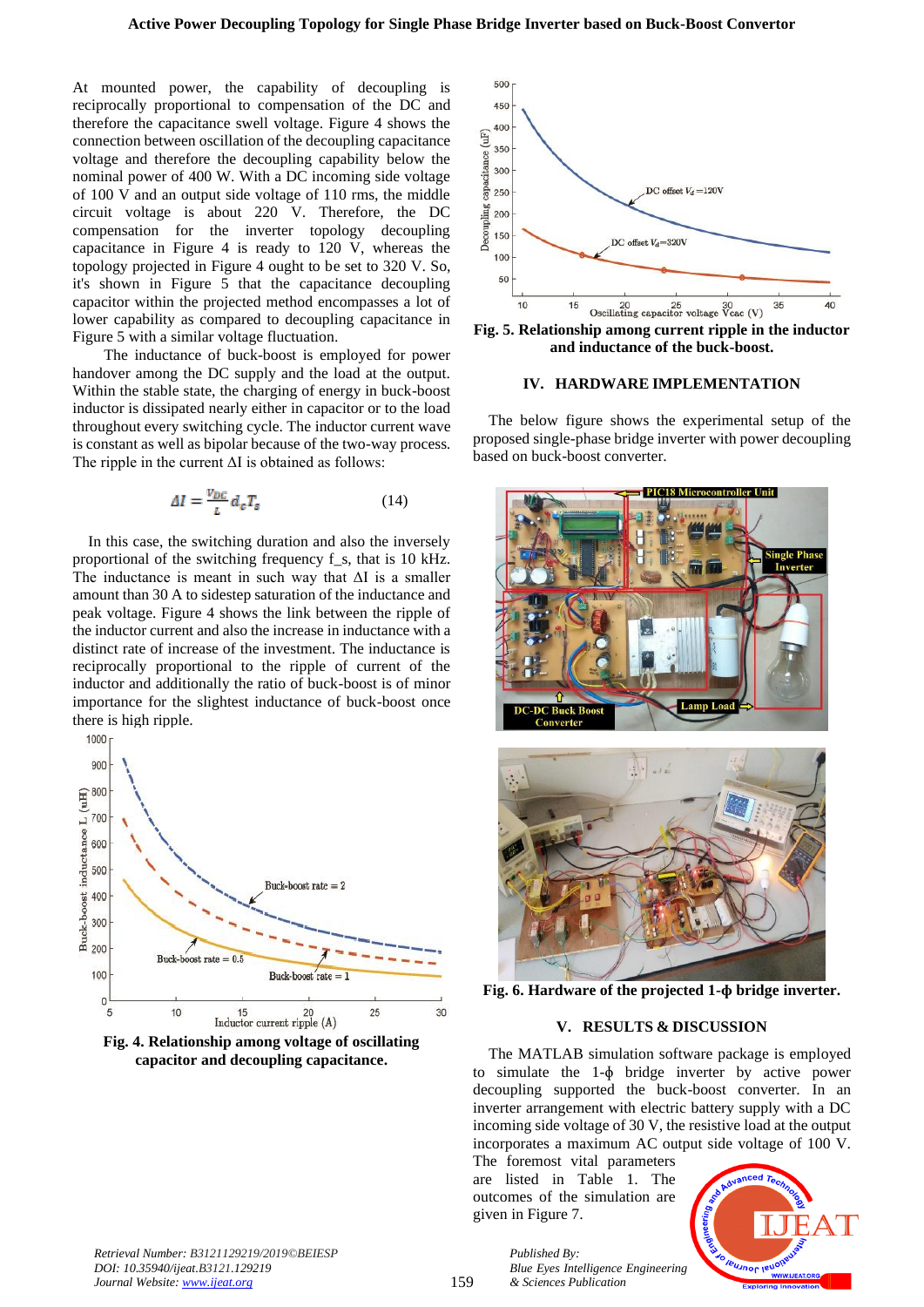



## **Fig. 7. Simulation outcomes of the projected 1-ɸ bridge inverter: showing incoming side DC current IDC, output side AC voltage Vac, with respective SPWM pulses.**

Figure 6 show the hardware of the projected 1-ɸ bridge inverter. Figure 8 (a) - (d) show the wave shapes of the incoming DC current, the AC output side voltage and likewise the SPWM pulse of IGBT1 and IGBT2 with reference to the AC output side voltage. The DC input voltage is about to 30 V and also the inverter functions at nominal rated power. In Figure 8 (a), the fluctuation of the DC input current is with success corrected. The AC output voltage may be a pure sinusoidal wave with a peak of roughly 100 V. Figure 8 (b) shows the SPWM pulses sent to the 1-ɸ bridge inverter. The DC input side current is about 3 A and also the 2nd-order element has nearly been removed.

|  | Table -1: Observed values after simulation |
|--|--------------------------------------------|
|--|--------------------------------------------|

| Sr.No. | <b>Parameter</b>                               | <b>Rating</b> |
|--------|------------------------------------------------|---------------|
|        | Incoming DC Voltage Vdc                        | 30 V          |
| 2      | Max Output side AC Voltage $V_0$               | 100V          |
| 3      | Filtering Inductance Lf                        | $0.8$ mH      |
| 4      | Fly-back Inductance L                          | $1.8$ mH      |
| 5      | Filtering Capacitance Cf                       | $20 \mu H$    |
| 6      | Power Decoupling Capacitance Cd                | 47 µH         |
|        | AC Frequency $f_{AC}$                          | 50 Hz         |
| 8      | Frequency of Inverter                          | <b>10 KHz</b> |
| 9      | Switching frequency of Buck-Boost<br>Convertor | 100 KHz       |

A laboratory model was created with a PIC18F4520 microcontroller to supply safety and control meanings for the inverter. Primary experimental outcomes are shown in Figure 8, which has the wave shapes of the DC, AC and SPWM pulses coming into the IGBT to make sure that the bridge inverter ne'er grasps the over modulation range. In Figure 8 (a), the 2nd-order ripple within the DC incoming side current was eliminated, indicating the proper decoupling of the power supply.



**Fig. 8. Experimental outcomes of the projected 1-ɸ bridge inverter: (a) Incoming DC current with output side AC Voltage (b) SPWM Pulses with respect to output voltage (c) Gate Pulse for IGBT1 of Buck-Boost converter (d) Gate Pulse for IGBT2 of Buck-Boost converter**

#### **VI. CONCLUSION**

Considering the modifications made in the system, it was noticed that the proposed model do have desired output. The required DC output was available as per the requirement. This topology uses a brand-new power decoupling method during which it's attainable to use a tiny low film capacitor rather than the electrolytic. Therefore, it'll take an extended life similar to the electrical phenomenon like PV panel. MATLAB and investigational outcomes show that the 1- $\phi$ bridge inverter attains a booming decoupling of the power supply by a major decrease of the 2nd-order DC element with a decent load capability.



*Retrieval Number: B3121129219/2019©BEIESP DOI: 10.35940/ijeat.B3121.129219 Journal Website[: www.ijeat.org](http://www.ijeat.org/)*

*Published By:*

*& Sciences Publication*